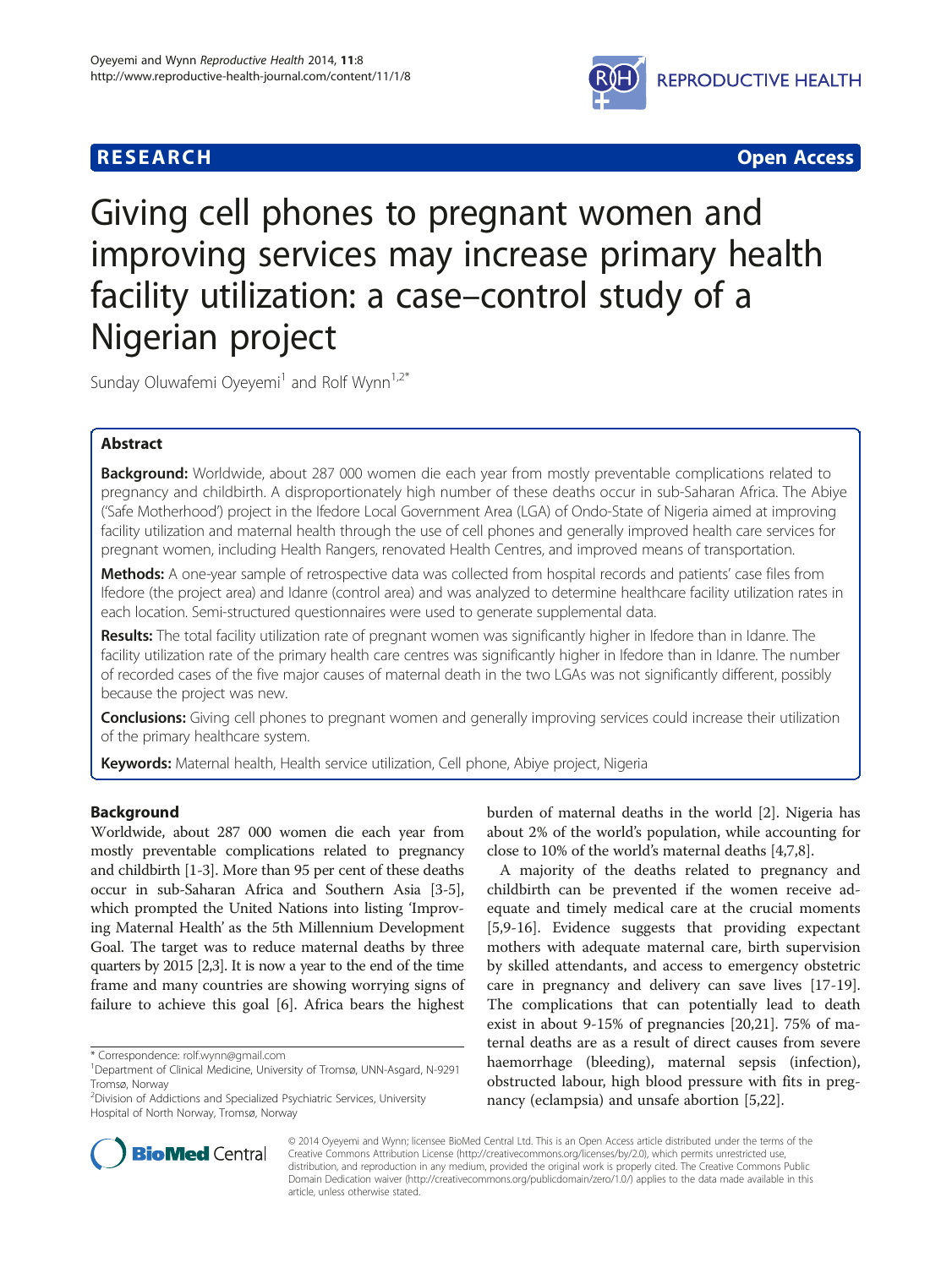Delays in seeking healthcare, in reaching a facility, and in receiving care at a facility, are important factors accounting for much of the maternal deaths in sub-Saharan Africa [[4,7-10\]](#page-6-0). Delays are due to heterogenic myriads of constraints, including financial, social, cultural, literacy, geographical, and so on [[23](#page-6-0)].

In a national maternal mortality study conducted in Egypt [\[11\]](#page-6-0), delay in seeking medical care and noncompliance with medical advice by the patient was found to contribute to 42% of all the maternal deaths. This similitude exists in Nigeria, where Chukudebelu and Ozumba [\[24](#page-6-0)] found that delays or unbooked obstetric emergencies (that is, unregistered pregnancies coming in emergency situations) accounted for about 70% of the maternal deaths. Most of these women failed to receive antenatal care, and/or arrived at the health facility moribund or when life was already endangered by difficult labour, advanced pregnancy complications, or concurrent diseases. In a study from rural Kenya, 64% of pregnant women who wanted to deliver in the hospital were unable to reach the hospital in time [[25\]](#page-7-0).

It has been estimated that 70% of the population of sub-Saharan Africa now have access to mobile phones [[26-28](#page-7-0)], with very good cellular telephone signals already present in almost all the remote and poor communities [[26,29,30\]](#page-7-0). This technology might be used in combatting maternal mortality [\[10](#page-6-0)[,27,31](#page-7-0)-[34\]](#page-7-0). However, few have systematically examined the effects of use of cell phones on clinical outcomes in low-income countries [\[35,36\]](#page-7-0), and little is known about whether this technology may help in improving maternal health [\[27,32,36\]](#page-7-0). While many maternal deaths are multi-factorial [\[9](#page-6-0)], cell phones could help in improving services and reducing delays, for instance by making it easier for pregnant women to get needed information and help, and increasing deliveries under trained personnel, by giving health workers increased access to expert advice and improved possibilities for requesting help or referring patients to better equipped centres when complications occur [\[37-44](#page-7-0)]. Pregnant women seem to be positive to mHealth interventions [[34,45\]](#page-7-0). Following improved communications through a radio system, Samai and Sengeh [[41\]](#page-7-0) found that the number of pregnant women with major obstetric complications arriving at the hospital from the project area increased from 0.9 to 2.6 per month. Furthermore, the case fatality rate dropped from 20 percent to 10 percent. Matthews and Walley [\[40](#page-7-0)] found that giving walkietalkies to project-trained traditional birth attendants increased facility utilization by the pregnant women.

The Abiye project was launched in Ondo State, Nigeria, in October 2009, with the objective to increase facility utilization, reduce maternal deaths, and reduce neonatal mortality. Prior to this, the state was reportedly having the highest maternal death rate in south western

Nigeria as stated by the World Bank and quoted by the State Government on the State website [\[46,47\]](#page-7-0). A baseline survey carried out by the State Government just before the commencement of the Abiye project found that only 16% of pregnant women who registered at the health facilities eventually delivered their babies there [\[46,47\]](#page-7-0).

The project involved 17 health facilities: 1 General Hospital, 2 Comprehensive Health Centres and 14 Basic Health Centres in Ifedore Local Government Area, Ondo State, Nigeria. Pregnant women contacting any of the Abiye designated health facilities for the first time, were registered, assigned a Health Ranger, and given free, Closed-Users' Group (CUG) cell phones, which were also given to health workers in the project area. Through these phones, the women could communicate free of charge with the healthcare services and among themselves. The goals were to increase access to the health services, increase health facility utilization, and reduce missed medical appointments. It was also expected that the system would allow for express communication with the healthcare team in times of emergency, better access to family planning information, and ultimately abating the series of inherent delays and hence reducing maternal deaths in the LGA.

Health Rangers are specially trained Community Health Extension Workers residing in the local communities in the Abiye project area. Their training includes, but is not limited to, basic obstetric care, intensive care, expanded life saving skills and family planning. Each Health Ranger is assigned 25 registered pregnant women whom she is expected to track and monitor regularly with a customised checklist. In order to evacuate patients and mobilise the Health Ranger as required, appropriate means of transportation suitable for the LGA of operation were provided in form of motorcycles, tricycles and four-wheel drive ambulances. The Basic Health Centres and the Comprehensive Health Centres in the LGA were renovated and drugs, consumables and other necessary materials were provided. The services were made free of charge to the pregnant women.

The purposes of this study were to compare the facility utilization rate of the pregnant women participating in the Abiye project in Ifedore LGA to those of a control group in neighboring Idanre LGA. We also wanted to compare the frequency of occurrence of the 5 major causes of maternal deaths in the project area and the control area. An additional purpose was to identify the benefits and challenges of the Abiye cell phones to the users, as reported in a questionnaire.

# Methods

This was a case–control study where retrospective data were collected from patients' case files and hospital records in the 10 participating health facilities in the 2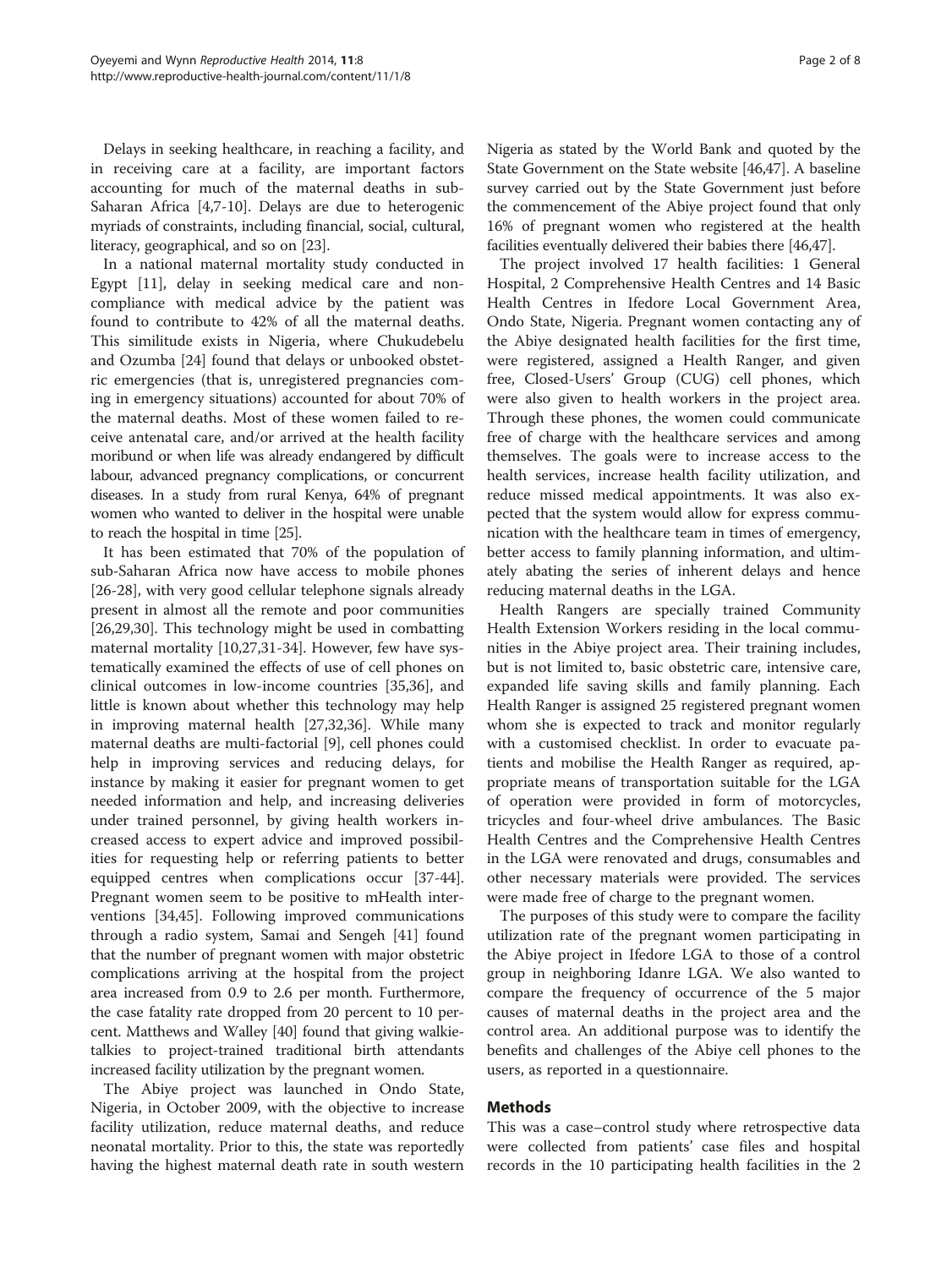LGAs. These data included the total number of antenatal (pregnancy) registrations and baby deliveries at the facilities. The facility utilization rate was determined by the ratio of the number of deliveries in a particular health facility to the number of antenatal clinic registrations in that same facility, within a specified period of time. Data on the frequency of occurrence of the 5 major causes of maternal death (severe bleeding, maternal infection, eclampsia, obstructed labour, and unsafe abortion) for each month of the year 2011 were also collected. All pregnant women who attended the health facilities in the period 1 January – 31 December 2011 were included in the study.

However, the following were excluded from the study: 1) Women whose records had shown medical conditions that could interfere with understanding and following instructions or significant cognitive impairment. 2) Women with severe psychiatric disorders. 3) Women with major cardiovascular disease. 4) Women with sickle cell disease or other haemoglobinopathies.

Three types of health facilities were included in the study: 1) Basic Health Centres, which are basic healthcare units existing in almost all the small villages and towns. They provide routine medical care for common ailments mostly free of charge or at a nominal cost. The Basic Health Centres also run family planning care, maternal and child health services. 2) The Comprehensive Health Centres are bigger, better equipped and staffed than the Basic Health Centres and perform basic laboratory services, collection and reporting of vital statistics, simple surgical interventions, caesarean sections and referral services. 3) The 15 General Hospitals are about evenly distributed all over the State with one in each LGA, while the State Specialist Hospitals exist in the major towns of each of the three senatorial districts of the State. The fourth and the most equipped, wellstaffed of the Specialist Hospitals is located in Akure, the capital of the state. This capital is about equidistance to the 2 LGAs where this study was carried out.

The study was conducted in Ondo-State, one of the 36 states in the Federal Republic of Nigeria. It is located in the south-western region of the country with a population of about 3.44 million people. The State is divided into 3 senatorial districts, which are further divided into 18 Local Government Areas (LGAs). The research sites were chosen from 2 LGAs: Ifedore LGA (population 176 000) and Idanre LGA (population 129 000). Ifedore LGA was chosen because that was where the Abiye project was on-going and Idanre LGA was used as a comparison because it was a nearby and largely similar to Ifedore LGA in socio-economy and healthcare arrangements, apart from the Abiye project. The neighbor area (Idanre LGA) was chosen as a control area as we assumed that all the pregnant women in the project area (Ifedore LGA) could be exposed to the project in some way.

The project (case) data were retrospectively collected from five health centres from Ifedore LGA that were participating in the Abiye Program (General Hospital Igbara-Oke; Comprehensive Health Centre, Ijare; Comprehensive Health Centre, Ilara Mokin; Basic Health Centre, Isarun; and Basic Health Centre, Molete). The control data were collected from five health centres from the neighboring Idanre LGA (General Hospital, Idanre; Comprehensive Health Centre, Owena; Basic Health Centre, Ofosu; Basic Health Centre, Ese-Oke; and Basic Health Centre, Alade Atosin). Thus, both the General Hospitals in the LGAs were included and the Comprehensive Health Centres selected in Ifedore LGA were the 2 centres where Abiye programme was on-going, while the 2 centres chosen in Idanre LGA were selected randomly – as were the 4 Basic Health Centres used in the study (i.e. two from Abiye participants and two from the Idanre LGA).

It is time-consuming and expensive to measure maternal mortality in developing countries like Nigeria, where reliable records are not available [\[48\]](#page-7-0). Therefore, in lieu of measuring maternal mortality, this study made use of the 5 major causes of maternal deaths, sometimes referred to as "the big five" [\[49,50](#page-7-0)], namely:

- 1. Severe bleeding (antepartum, intrapartum or postpartum haemorrhage that necessitated hospital admission or referral).
- 2. Hypertensive disorder of pregnancy with fits (antepartum, intrapartum or postpartum eclampsia with or without documented preeclampsia necessitating hospital admission, or referred as a result).
- 3. Infection (maternal sepsis that warranted hospital admission and parenteral antibiotic administration, or referred to another centre).
- 4. Obstructed labour (resulting from any cause, ensuing onto a caesarean section, with or without a live baby, or referred as a result).
- 5. Unsafe abortion (or its complications, in the guise of illegal abortion, septic abortion, incomplete abortion, admitted into the hospital, or referred).

The link between the Abiye program and the five major causes of maternal death is as follows: If the program is successful in making pregnant women make use of the health services in a timely manner, it may be possible to either prevent the medical or obstetric conditions from occurring, or detecting the illnesses before they end fatally. For instance, a pregnant woman with pre-eclampsia (high blood pressure, foot swelling, and protein in the urine) could be monitored closely and thus eclampsia (a cause of death) could be prevented from occurring.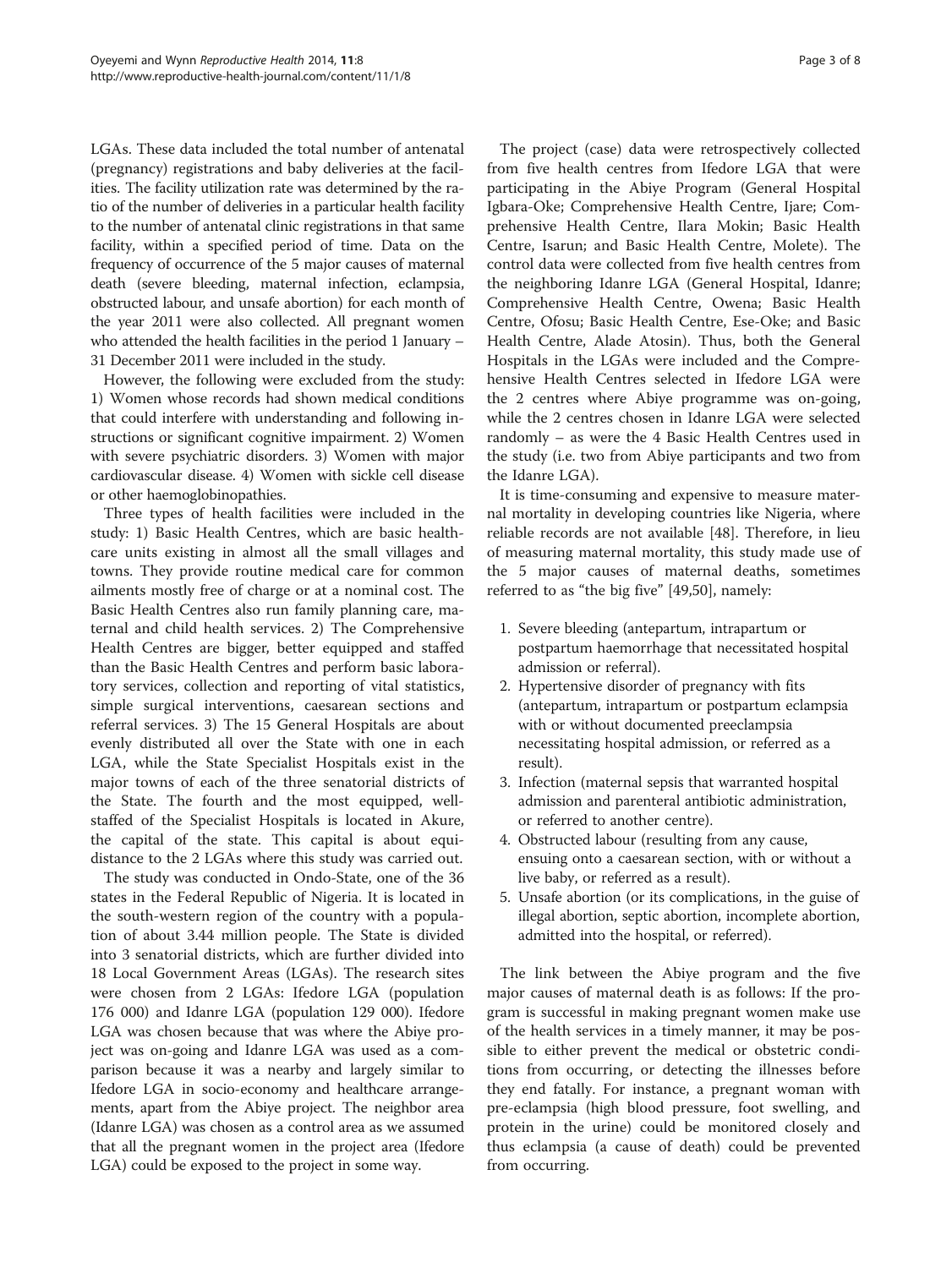<span id="page-3-0"></span>The main research objectives were: 1) To compare facility utilization rate of the pregnant women participating in the Abiye project in Ifedore LGA to those of a control group in neighboring Idanre LGA. 2) To compare the frequency of occurrence of the 5 major causes of maternal deaths in the project area and the control area. 3) To identify the benefits and challenges of the Abiye cell phones to the users, as reported in a questionnaire.

Drawing on prior studies as well as on the expressed aims of the Abiye project, we have the following two hypotheses:

- 1) The primary healthcare utilization rate of pregnant women was higher in the project area than in the control area.
- 2) The frequency of occurrence of the 5 major causes of maternal deaths in the project area was lower than in the control area.

The data (number of registered pregnant women, number of deliveries, number of patients suffering from the five major causes of maternal death) were retrospectively collected from each of the 10 included health facilities for the whole year of 2011. These numbers were used to calculate utilization rates (number of deliveries divided by number of registrations) for each facility individually, for the primary health care centres in the project and control area, and total utilization rates for both areas. T-tests were used to compare the facility utilization rates of the primary health care centres and the secondary health care centre in each area, to compare the facility utilization rates of the primary health care centres in both areas, to compare the facility utilization rates of the secondary health care centres in both areas, and to compare overall facility utilization rates in both areas. The number of patients suffering from the five major causes of maternal death were summed up from the five participating health facilities in each of the areas, and the total numbers of the two areas were compared by means of an odds ratio calculation.

Semi-structured questionnaires were also used to collect data from pregnant women at the antenatal hospital visits in the selected 5 health facilities in Ifedore LGA. This was largely a different sample than those who participated in the case–control study, as the questionnaires were distributed during the period 2–20 July, 2012 (and the case–control data were sampled from hospital records from 2011). The questionnaire consisted of questions related to the index pregnancy, the Abiye cell phone, and Abiye project itself. It was used to assess the users' perceptions of benefits of the cell phone, effects on health facility utilization, the wish for the continuity of the cell phone initiative, among other topics. The questionnaires were in both English and Yoruba (the local language). Women who visited the facilities for antenatal and postnatal hospital visits in this period were given the questionnaires and were explained the purpose of the study both in writing (i.e. this was written on the questionnaires) and orally and participated voluntarily and anonymously. No names, addresses or other identifying information was collected with the questionnaires, and individual respondents were untraceable. The data from the questionnaires were presented through absolute numbers (n) and percentages.

The permission to carry out all parts of this project, including the questionnaire –study, was obtained from the North Norway Regional Committee for Medical and Health Research Ethics (REK North) and from the Health Research Ethics Committee of the Federal Medical Centre at Owo in Ondo-State, Nigeria. Official authorization and clearance to use the hospital data was also obtained from the State Ministry of Health and the LGA headquarters in Ifedore and Idanre. All the patient data were collected anonymously.

### Results

#### Facility utilization

The total number of registrations at the included healthcare facilities was 1429 in Ifedore LGA and 1801 in Idanre LGA. The total number of deliveries at the facilities was 620 in Ifedore and 660 in Idanre (Tables 1 and [2\)](#page-4-0). In Ifedore LGA, the facility utilization rates of the primary health care centres (i.e. Basic and Comprehensive Health facilities) were 43.6%, 51.0%, 45.5% and 71.6%, or 54.4% combined (Table 1). That of the secondary healthcare facility (i.e. the General Hospital) was 31.6%. The facility utilization rate was significantly higher in the primary health care centres than in the secondary healthcare facility (t-test,  $t(1427) = 8.690$ ,  $p <$ 0.001). In Idanre LGA, the facility utilization rates of the primary health care centres were 31.8%, 26.3%, 25.6% and 37.4%, or 30.6% combined (Table 1). That of the secondary healthcare facility was 40.9%. The facility utilization rate was significantly higher in the secondary

| Table 1 Facility utilization and illness cases in project |  |  |
|-----------------------------------------------------------|--|--|
| area (Ifedore LGA) in 2011                                |  |  |

| <b>Health centre</b> | Ante-natal<br>registrations<br>(no.) | <b>Deliveries</b><br>(no.) | <b>Facility</b><br>utilization<br>(%) | <b>Illness</b><br>cases <sup>1</sup><br>(no.) |
|----------------------|--------------------------------------|----------------------------|---------------------------------------|-----------------------------------------------|
| GH Igbara            | 690                                  | 218                        | 31.6                                  | 12                                            |
| CHC ljare            | 225                                  | 98                         | 43.6                                  | 6                                             |
| CHC Ilara            | 255                                  | 130                        | 51.0                                  | 5                                             |
| <b>BHC</b> Molete    | 215                                  | 154                        | 71.6                                  | 0                                             |
| <b>BHC</b> Isarun    | 44                                   | 20                         | 45.5                                  | 0                                             |
| Total                | 1429                                 | 620                        | 43.4                                  | 23                                            |

<sup>1</sup>The five major causes of maternal death (combined).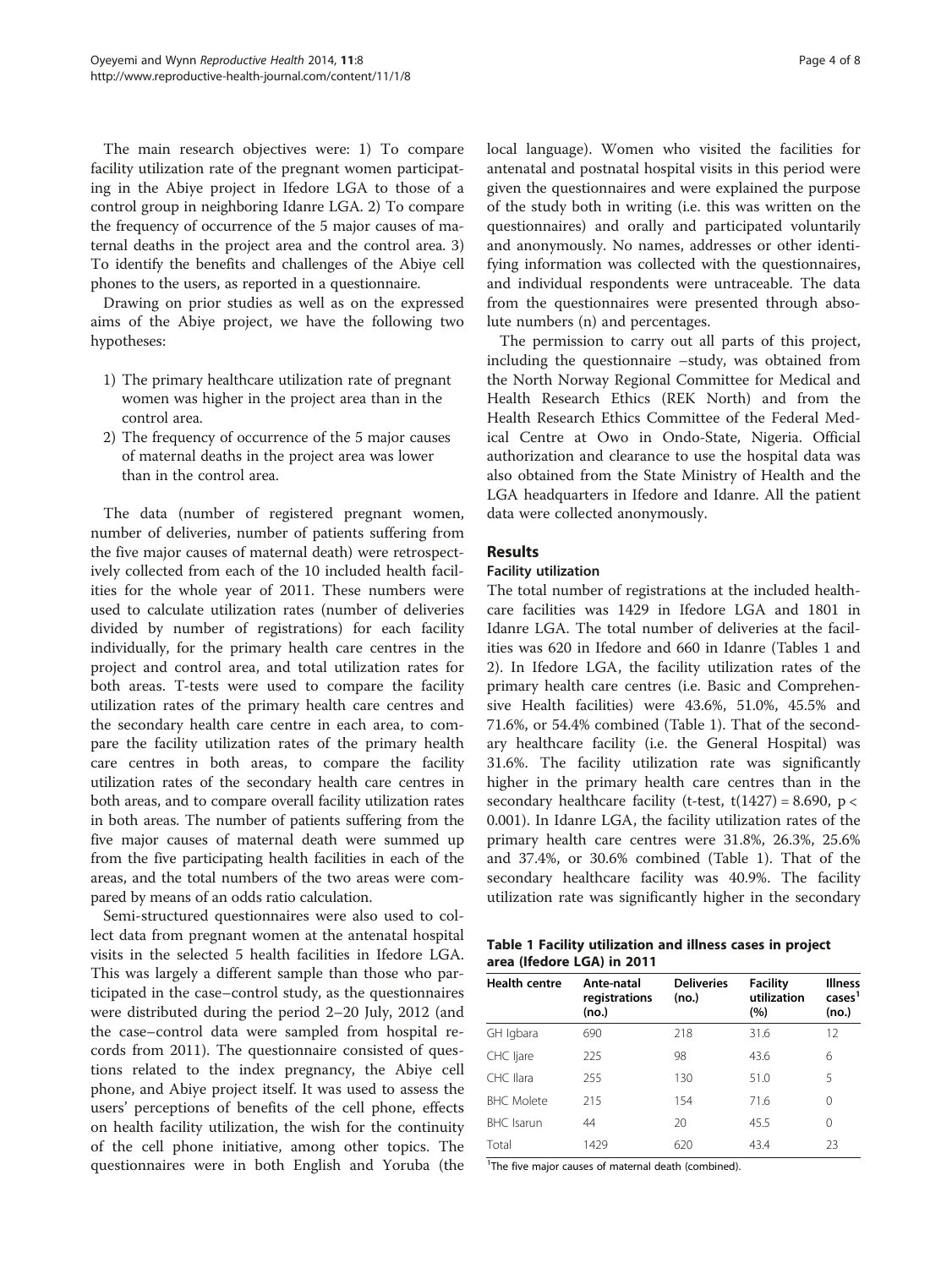<span id="page-4-0"></span>Table 2 Facility utilization and illness cases in control area (Idanre LGA) in 2011

| <b>Health centre</b> | Ante-natal<br>registrations<br>(no.) | <b>Deliveries</b><br>(no.) | Facility<br>utilization<br>(%) | <b>Illness</b><br>cases <sup>1</sup><br>(no.) |
|----------------------|--------------------------------------|----------------------------|--------------------------------|-----------------------------------------------|
| GH Idanre            | 1060                                 | 433                        | 40.9                           | 18                                            |
| CHC Owena            | 66                                   | 21                         | 31.8                           | 4                                             |
| CHC Ofosu            | 80                                   | 21                         | 26.3                           | 4                                             |
| <b>BHC Ese-Oke</b>   | 317                                  | 81                         | 25.6                           | 2                                             |
| BHC Alade Atosin     | 278                                  | 104                        | 37.4                           |                                               |
| Total                | 1801                                 | 660                        | 36.7                           | 29                                            |

<sup>1</sup>The five major causes of maternal death (combined).

healthcare facility than in the primary health care centres (t-test,  $t(1799) = 4.464$ ,  $p < 0.001$ ). When comparing the facility utilization rates of the primary health care centres in the two LGAs, the rate in Ifedore was significantly higher than in Idanre (t-test,  $t(1478) = 9.261$ ,  $p <$ 0.001). The total facility utilization rates including all 10 centres was significantly higher in Ifedore (43.4%) than in Idanre (36.7%, t-test, t(3228) = 3.866, p = 0.0001).

#### Prevalence of the 5 major causes of maternal death

The number of recorded cases of all of the five major causes of maternal death in the project and the control areas were 23 and 29 respectively (Tables [1](#page-3-0) and 2). The difference was not statistically significant ( $OR = 1$ ). There were no recorded cases of complications of unsafe abortion in the two study areas in 2011.

### Questionnaire responses

250 questionnaires were given out and 231 were returned (92.4% response rate). 112 (50%) had received an Abiye cell phone. All stated that they actively used the phone. In addition, 92 of those who had an Abiye cell phone also had a private cell phone, while this was the case with 60 of those who did not have an Abiye phone. Thus, 23.5 percent did not have any cell phone at all. Out of the population of the pregnant women using the cell phone, 77% were using it to make calls only, and less than one quarter (23%) were using it for both calls and text messages. Most (95%) of the calls and text messages were made to the health services and only a few (5%) to fellow pregnant women. The phones were used mostly at the last 3 months of pregnancy, with 35 percent making more than 20 calls per month.

Almost all the pregnant women (98%) believed that the number of women dying in pregnancy or shortly after delivery had been reduced drastically, and when asked how they knew this, more than 70 percent stated there was no longer news or information about women's death in pregnancy in the community since the program commenced. The majority (81%) rated the Abiye cell

phone "very useful". 59% found the easy and free communication linkage with the health workers the most important benefit of the cell phone, while 32% valued more the prompt response to emergency situations afforded by the cell phone. 15% stated the cell phone had improved their use of the health facility. Only 7% considered the cost saving benefit of the cell phone more important. 80% of the women were "mostly satisfied" with the response they got each time they called or texted the health workers or the facility, while 20 percent were "sometimes satisfied". Less than one quarter (23 percent) of the pregnant women were using the cell phone for family planning information.

The reported barriers to the use of Abiye cell phones were especially related to the infrastructure. 36% cited electricity to charge the phone as a challenge, whereas 27% cited network failure as the major issue. 37% did not report any challenges to the use.

49.1% walked to their local health facility, 33.6% used a motorbike, and 17.2% traveled by car or bus.

#### **Discussion**

The main findings in this study were: 1) Total facility utilization rate (the ratio of the number of deliveries to the number of antenatal registrations) was significantly higher in the project area (Ifedore LGA) than in the control area (Idanre LGA). 2) The facility utilization rate of the primary healthcare facilities was significantly higher in the project area than in the control area. 3) There was no significant difference in the rates of the five major causes of maternal mortality in the project area and the control area.

### Facility utilization

The number of ante-natal registrations was somewhat higher in the control area (Idanre) than in the project area (Ifedore), while the number of deliveries in the control area was only slightly higher than in the project area (Tables [1](#page-3-0) and 2). We do not know why more women registered in Idanre than in Ifedore, but it could possibly be related to geographical or socio-demographic factors. Nevertheless, it is possible that this finding could be of importance to the delivery rate, as a relatively high number of registrations possibly could impact the level of resources available and thereby the number of women who chose or were able to deliver at the healthcare facilities in Idanre.

In the project area, the primary healthcare facilities had higher facility utilization rates than the secondary healthcare facility, while the reverse was the case in the control area. In addition, the total facility utilization rate was higher in the project area. One reason for these differences may be that – through the use of the cell phones- the pregnant women in the project area were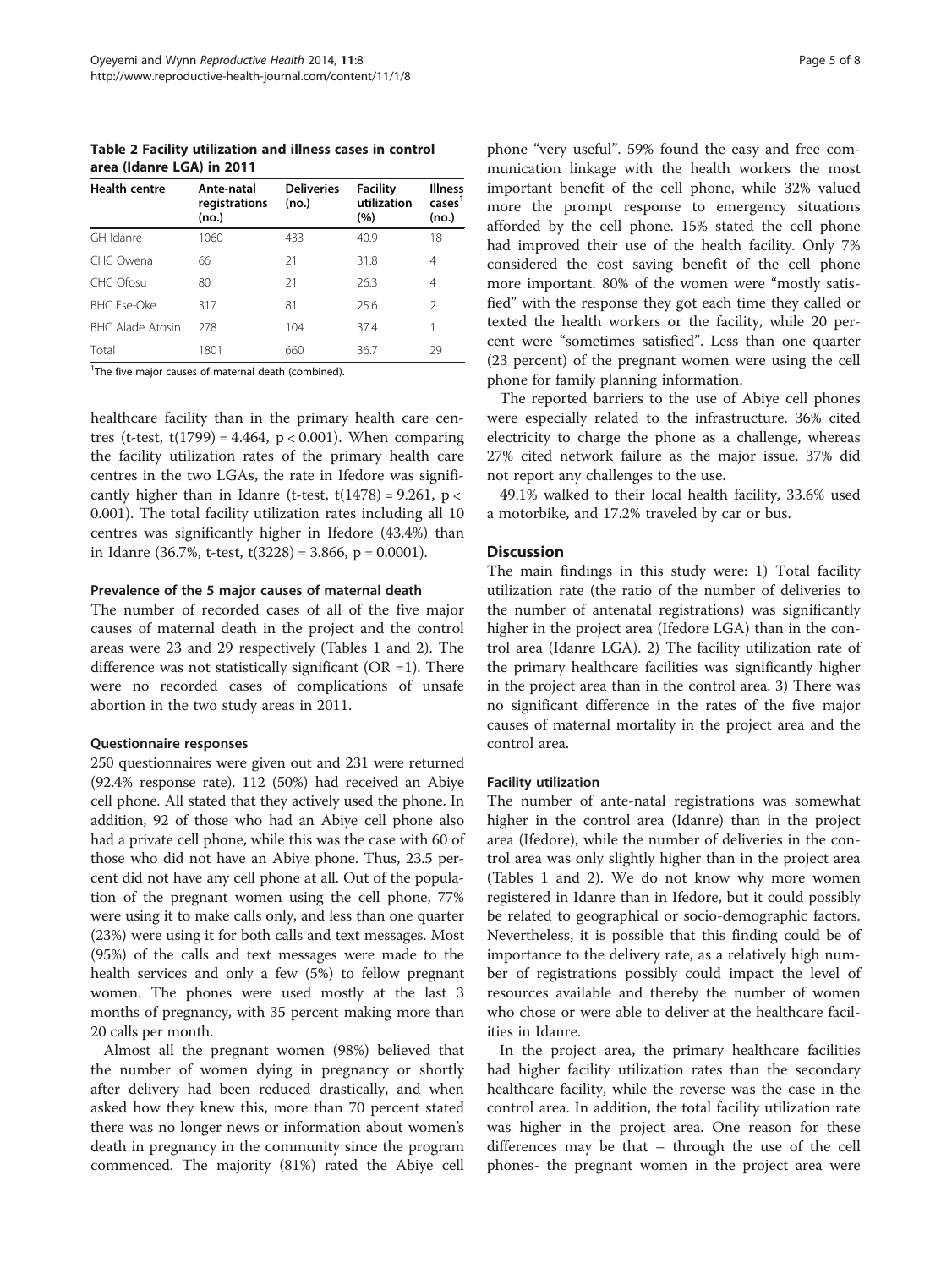better acquainted with the local primary healthcare services and thereby might be more confident that they would receive the care they needed when delivering. The primary healthcare facilities (Basic Health Centres - BHC and Comprehensive Health Centres - CHC) were linked with the secondary healthcare facility (General Hospital - GH), in the sense that the BHC and CHC referred patients to the GH and could receive feedback from the GH. Moreover, the lesser trained (in the BHC and CHC) could communicate with and receive support from the experts (in the GH), which could have boosted the confidence of those working in the primary healthcare facilities. The availability of free cell-phones in the project area, and in the project area healthcare facilities, could possibly also have enhanced communication between the primary healthcare facilities and the secondary healthcare facility. Thereby, fewer patients and health workers felt the need to visit (or recommend) the General Hospital. An important consequence would be that the General Hospital in the project area would avoid congestion from cases manageable at the primary healthcare levels and that this could free up resources for cases that should be managed on the secondary level. This means that the higher rate of secondary healthcare facility use in the control area could, in part, be due to referrals that had not been necessary if they had had better means of communication (i.e. more phones) available. The implication of this is that the Abiye cell phones may have strengthened the primary healthcare system in the LGA and have reduced inequalities in accessibility to healthcare facilities, and by extension, cell phone usage may be said to have been a strengthening factor in the primary healthcare delivery system.

#### Rates of five major causes of maternal mortality

There was no significant difference in the rate of the five major causes of maternal mortality in the project area and the control area. Various reasons could be responsible for this. First, it might have been too early to detect changes in rates of these illnesses as the program had been in place only about one year [[51\]](#page-7-0). Second, the sample size might have been too small to detect any differences. However, there was a limit to this size because it was a pilot program in relatively rural communities. Third, the program might not have an effect on the rates of the five major causes of maternal mortality. It could be noted that the occurrence of these 5 causes of maternal death does not automatically translate to death. It is the delay in seeking, reaching or receiving timely care at the critical moments [[5,9,10\]](#page-6-0) that may result in the death of the pregnant women.

# Use and satisfaction with the Abiye project

The pregnant women who had received the Abiye phones used the phones and almost all found it 'very

useful', which is a prerequisite for the successful implementation of this type of technology in health care [\[52](#page-7-0)]. However, only about 50% of the pregnant women in the Abiye project had actually received cell phones. This was due to a very high demand and irregular supplies of cellphones, resulting in periodic shortages. Adding personal cell phones, as many as 77% of the pregnant women in the Abiye area had access. However, as the personal cell phones were not free of charge, this could potentially impede their use. Alternative strategies not depending on available phones could be to implement toll-free numbers or distribute special SIM-cards for free calls. More than half of the respondents gave easy and free accessibility as the most valued benefit of the cell phones. The most important factor was probably the ability to get help in emergency situations (i.e. from Health Rangers, Health Clinics or ambulances). It is during the last trimester (and the first few weeks after delivery) that the pregnant women in Ifedore LGA make the most phone calls to the health facilities. The high number of calls during this period could be linked to the fact that this is the most critical period of the pregnancy, and that there is a high need for help, advice, education, and reassurance during this period [[53\]](#page-7-0) – which the pregnant women could get from their Health Rangers or nurses at the health facilities through the cell phones.

Text-messaging has become an important means of communication among the healthy as well as the ill in many parts of the world [[45](#page-7-0),[54](#page-7-0)]. Prior studies have suggested that services that utilize texting can be helpful for pregnant women [[34,36,38,55\]](#page-7-0). While we in our study lack information about why only 23% of those who had access to cell-phones used their cell-phones for texting, it could be that low literacy-rates in rural areas in part could explain this finding [\[56\]](#page-7-0).

The majority of women asked in this study could walk to their nearest health facility in order to deliver the baby, the rest could reach the facility by motor bikes or bus/car. This means that these women had a greater chance of reaching the health facility in time for delivery than what has been found in some other studies from other African countries [[25\]](#page-7-0). While most of the women did not report any problems in using their cell phones, a small minority had experienced network failure or inadequate power supply for charging, which are well known challenges in some parts of rural Africa [[41](#page-7-0)].

#### Limitations

We lack baseline data from both LGAs, which means that we cannot be fully certain about the importance of the Abiye project in creating the differences in facility utilization between the two LGAs.

A part of this study was based on data from the hospital case files and records. Any imperfection in the records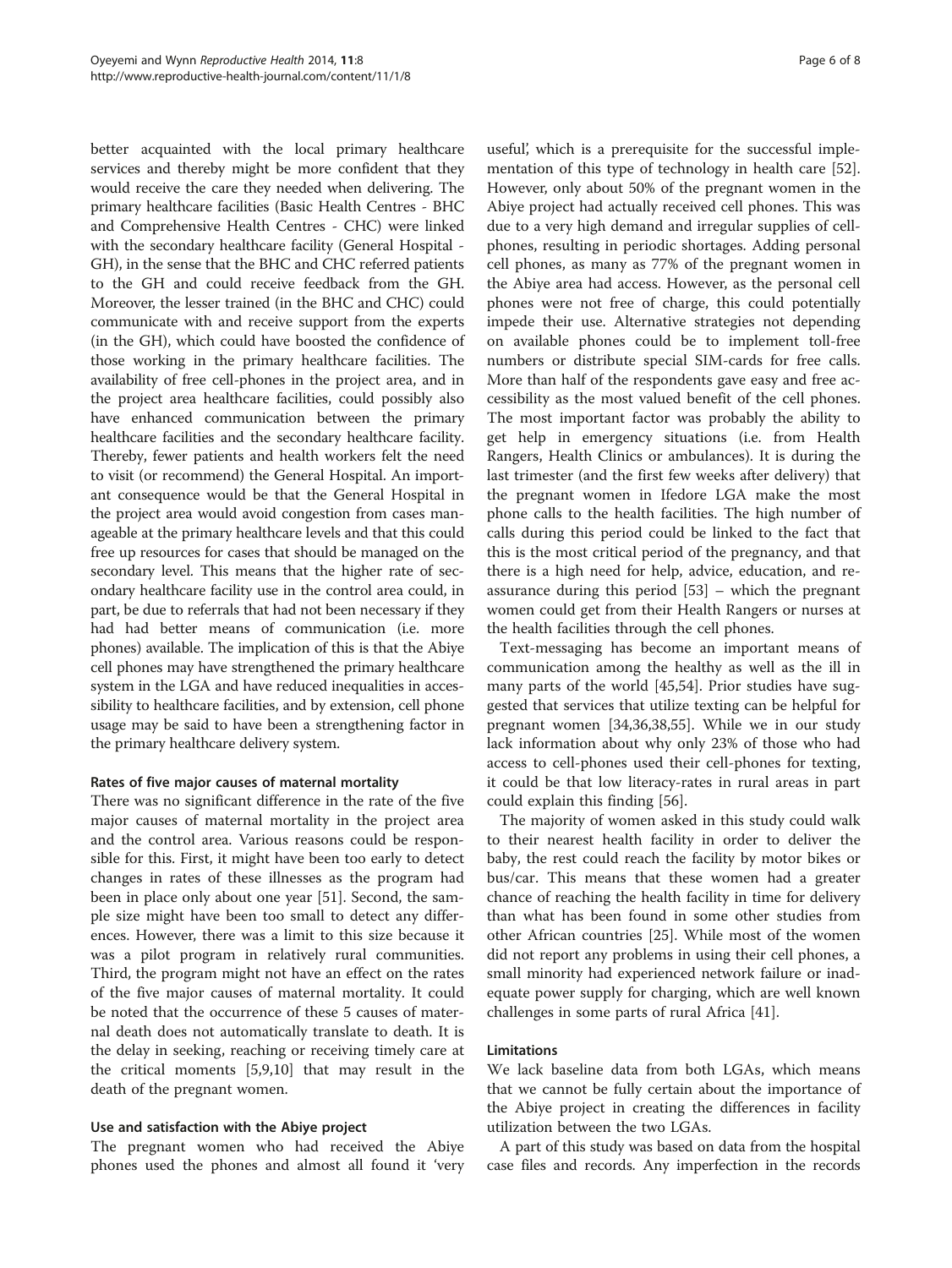<span id="page-6-0"></span>would be reflected in the study data. Some pregnant women registered at several health facilities, in order to be able to choose between facilities, receive multiple incentives, or even to guard against strike action. This could in some part account for the relatively low utilization rates. However, it may be assumed that this phenomenon would affect all areas similarly. There were no registered cases of unsafe (illegal) abortion in the study. Abortion is illegal in Nigeria except for medical reasons. Nevertheless, unsafe abortion is not uncommon [\[57,58](#page-7-0)]. While there might not have been any cases of unsafe abortion in the study area and period, the lack of registered cases might also represent a reporting issue.

While free cell phones were not available in the control area, some of the pregnant women there had personal cell phones, which in this design could lead to an underestimation of the benefits of cell phones. Moreover, as the two areas were neighboring, some pregnant women could cross over between the areas and thereby also contribute to a possible dilution of effects.

# Conclusions

The study supported the hypothesis that giving pregnant women access to free cell phones and generally improving services (through the Abyie project) would increase their utilization of the primary healthcare system. Improved access to health services and increased facility utilization could lead to a reduction in the rates of the five major causes of maternal death, as the preventive and early intervention services offered at the health facilities might help some pregnant women avoid getting affected by these causes such as unsafe abortion or eclampsia. It is possible that this type of effects could occur at a later stage, when the program is even more established, but it was not possible to detect any such effects at this stage. About half of the pregnant women polled had received an Abiye phone, they reported that the phone was very useful, that it was used the most in the critical period of the third trimester, and that getting help in emergencies was one important result of the phone. The study suggests that the use of cell phones could strengthen the primary healthcare system and increase access to healthcare. This is an important public health implication, especially in the rural parts of sub-Saharan Africa in need of reinforcement of the primary healthcare system.

#### Competing interests

The authors declare that they have no competing interests.

#### Authors' contributions

SOO designed the study, collected and analyzed the data, made the initial draft, revised the manuscript and approved the final manuscript. RW designed the study, revised the manuscript and approved the final manuscript.

#### Acknowledgements

The authors thank all those who participated in the study.

Received: 16 October 2013 Accepted: 15 January 2014 Published: 20 January 2014

#### References

- 1. World Health Organisation: Maternal mortality Fact sheet N°348, May 2012. Accessed on May 3, 2012 at: [http://www.who.int/mediacentre/factsheets/](http://www.who.int/mediacentre/factsheets/fs348/en/index.html) [fs348/en/index.html](http://www.who.int/mediacentre/factsheets/fs348/en/index.html).
- 2. World Health Organization and UNICEF: Countdown to 2015: Maternal, newborn and child survival. Geneva & New York: Coordination Committee; 2012. Accessed on 19 March, 2013 at [http://www.countdown2015mnch.](http://www.countdown2015mnch.org/documents/2012Report/2012-complete-no-profiles.pdf) [org/documents/2012Report/2012-complete-no-profiles.pdf](http://www.countdown2015mnch.org/documents/2012Report/2012-complete-no-profiles.pdf).
- 3. World Health Organization and UNICEF: Countdown to 2015 decade report (2000–2010): Taking stock of maternal, newborn and child survival. Geneva & New York: Countdown to 2015 Coordination Committee; 2010. Accessed on December 5, 2012 at: [http://www.countdown2015mnch.org/documents/](http://www.countdown2015mnch.org/documents/2010report/2010_Report_noprofiles.pdf) [2010report/2010\\_Report\\_noprofiles.pdf.](http://www.countdown2015mnch.org/documents/2010report/2010_Report_noprofiles.pdf)
- 4. World Health Organisation: Maternal mortality in 2005: estimates developed by WHO, UNICEF, UNFPA, and the World Bank. Geneva: WHO; 2007.
- 5. World Health Organization: Prevention of maternal mortality: Report of a World Health Organization Interregional Meeting, 11–15 November, 1985. Geneva: WHO; 1986.
- 6. Hafner T, Shiffman J: The emergence of global attention to health systems strengthening. Health Policy Plan 2013, 28:41–50.
- 7. Hill K, Thomas K, Abou Zahr C, On behalf of the Maternal Mortality Working Group, et al: Estimates of maternal mortality worldwide between 1990 and 2005: an assessment of available data. Lancet 2007, 370:1311–1319.
- 8. Federal Ministry of Health (FMOH) Nigeria: Road map for accelerating the attainment of the millennium development goals related to maternal and newborn health in Nigeria. Abuja, Nigeria: Federal Ministry of Health; 2005.
- 9. Thaddeus S, Maine D: Too far to walk: maternal mortality in context. Soc Sci Med 1994, 38:1091–1110.
- 10. Krasovec K: Auxiliary technologies related to transport and communication for obstetric emergencies. Int J Gynecol Obstet 2004, 85:14–23.
- 11. Egypt Ministry of Health: National Maternal Mortality Survey: Findings and Conclusions. Egypt 1992–1993. Cairo, Egypt: Egypt Ministry of Health; 1994.
- 12. Harrison K: Maternal mortality in Nigeria: the real issues. Afr J Reprod Health 1997, 1:7–13.
- 13. Macfarlane A: Enquiries into maternal deaths during the 20th century. In Why mothers die 1997–1999. The confidential enquiries into maternal deaths in the United Kingdom. Edited by Lewis G. London: Royal College of Obstetrics and Gynaecology Press; 2001:346–357.
- 14. McCarthy J, Maine D: A framework for analyzing the determinants of maternal mortality. Stud Fam Plan 1992, 23:23–33.
- 15. Barnes-Josiah D, Myntti C, Augustin A: The 'three delays' as a framework for examining maternal mortality in Haiti. Soc Sci Med 1998, 46:981–993.
- 16. Herz B, Measham A: Programme pour la maternite sans danger. World Bank Discussion Papers, No. 9. World Bank: Washington, DC; 1987.
- 17. Freedman L, Graham W, Brazier E, et al: Practical lessons from global safe motherhood initiatives: time for a new focus on implementation. Lancet 2007, 370:1383–1391.
- 18. Obaid T: No woman should die giving life. Lancet 2007, 370:1287–1288.
- 19. Starrs A: Delivering for women. Lancet 2007, 370:1285-1287
- 20. Royston E, Armstrong S: Preventing maternal deaths. Geneva: World Health Organization; 1989.
- 21. Koblinsky M, Campbell O, Harlow S: Mother and more: a broader perspective on women's health. In The health of women: A global perspective. Edited by Koblinsky M, Timyan J, Gay J. Boulder, CO: Westview Press; 1993:33–62.
- 22. Chiwuzie J, Braimoh S, Unuigbe J, Olumeko P: Causes of maternal mortality in a semi-urban Nigerian setting. World Health Forum 1995, 16:405–408.
- 23. Somé DT, Sombie I, Meda N: How decision for seeking maternal care is made – a qualitative study in two rural medical districts of Burkina Faso. Reprod Health 2013, 10:8.
- 24. Chukudebelu W, Ozumba B: Maternal mortality in anambra state of Nigeria. Int J Gynaecol Obstet 1998, 27:365–370.